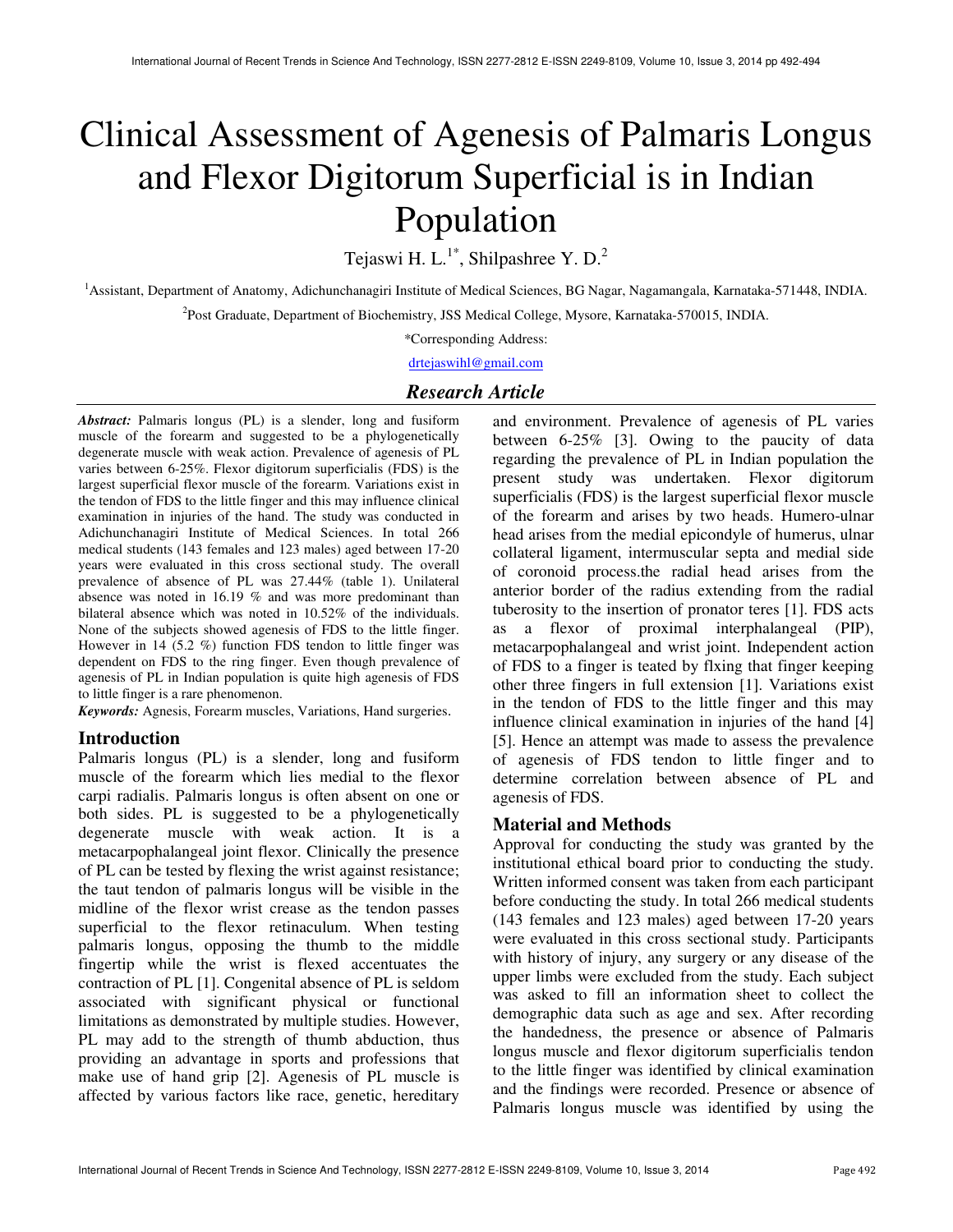Schaeffer's test, where in the each participant was asked to oppose the thumb to the little finger and then to flex the wrist. Failure to visualize or palpate the prominence produced by the tendon of PL just below the wrist was taken as absent PL. The function of tendon of FDS tendon to the little finger was tested by asking the participant to keep the wrist in full supination and all fingers in extension and then flex little finger. Flexion of only the proximal interphalangeal joint (PIP) was considered as positive for independent function of the tendon of FDS for little finger. In case of flexion of both PIP and distal interphalangeal joint (DIP) of little finger a modified test was used. Here the participant was asked to flex little and ring finger keeping the other fingers extended. Flexion of PIP of little finger with PIP of ring finger was taken as dependent function of FDS tendon to little finger. Failure to flex PIP of little finger even along with the ring finger was taken as absent tendon of FDS to the little finger.

#### **Observation and Results**

The overall prevalence of absence of PL was 27.44% (table 1). Unilateral absence was noted in 16.19 % and was more predominant than bilateral absence which was noted in 10.52% of the individuals. PL was absent in 21.95% of males and 32.16% of females and the difference was statistically significant (p<0.05). Bilateral absence was more common in females (11.88%) compared to males (8.94). Even unilateral absence was more common in females (20.27 %) than males (13%). In male subjects with unilateral absence, prevalence was 8.94 % in right upper limb and 4.06 % in left. In female subjects with unilateral absence, prevalence was 9.7% in right upper limb and 10.48 % in left.

| Absence of<br><b>Palmaris Longus</b> | <b>Right</b><br>upper<br>limb | Left<br>upper<br>limb | <b>Bilater</b><br>al  | Total                 |
|--------------------------------------|-------------------------------|-----------------------|-----------------------|-----------------------|
| Males<br>$(n=123)$                   | 11<br>$(8.94\%)$              | 05(4.06%)             | 11(8.94<br>$\%$       | 27<br>(21.95)<br>$\%$ |
| Females<br>$(n=143)$                 | $14(9.7\%)$                   | 15<br>$(10.48\%)$     | 17(11.8)<br>$8\%)$    | 46<br>(32.16)<br>$\%$ |
| Total                                | 25<br>$(9.39\%)$              | 20<br>$(7.51\%)$      | 28<br>(10.52)<br>$\%$ | 73<br>(27.44)<br>$\%$ |

**Table 1:** Frequency of absence of Palmaris Longus

Out of 266 subjects examined only 3(1.1%) were left handed. Out of 73 subjects with absent Palmaris longus only 1 was left handed and the rest were right handed. Out of 266 subjects none of the subjects showed agenesis of FDS to the little finger. However in 14  $(5.2 \%)$ function FDS tendon to little finger was dependent on FDS to the ring finger. Prevalence of unilateral dependent function was 2.4% and bilateral dependent function was 2.8%. In males the overall prevalence of the dependent function was 4.06 % with unilateral dependent function being 1.62% on right side and 2.44% on left side. In females the overall prevalence was 6.29% with unilateral dependent function being 2.1% on right side and 4.19 on left. There was no correlation between absence of PL and absence of FDS tendon to little finger

### **Discussion**

Numerous studies have been done till date in different geographical regions of the world to elicit the prevalence of absence of PL. In the present study prevalence of PL along with agenesis of FDS to the little finger was determined. Quoted by many authors as dispensable muscle with no active function in the hand movements, PL serves as the sought after choice for tendon grafts and reconstructive procedures in plastic surgery [3] . In the present study the overall prevalence of PL agenesis was 27.44% which is in agreement with studies done by Devishankar et al [6] and Saxena S [7]. The lowest reported prevalence of PL is in North Korea (0.6%), followed by Uganda (1.02%), Africa (1.5%) [8]-[10]. Highest reported prevalence is in Nigeria (30%) [11]. Hence PL agenesis is definitely varies with ethnicity. Since PL forms one of the foremost tendon used in graft surgeries awareness of these variations is very essential to the operating surgeon. Prevalence of agenesis of FDS tendon to little finger is reported to be 15-21% in Caucasian population [12]. However in our study we did not find a single case of agenesis of FDS tendon to the little finger. But in 5.2 % of the study group, function of FDS tendon to little finger was dependent on FDS tendon to the ring finger. There was no concomitant absence of PL and FDS to little finger. Agenesis of FDS to little finger has no correlation with agenesis of PL.

#### **Conclusion**

We conclude that the prevalence of agenesis of PL in Indian population is quite high. Since PL is one of the preferred tendon in graft surgery, Plastic surgeons should be well aware of variations of PL and the same should be confirmed by ultrasound examination before planning for surgeries using PL. Compared to agenesis of PL, agenesis FDS to the little finger is a rare phenomenon in Indian population and has no correlation with agenesis of PL.

#### **References**

- 1. Standing S. Forearm, wrist and hand. In Johnson D, Ellis H, eds. Gray's Anatomy: The Anatomical Basis of Medicine and Surgery, 39th Ed. New York, Churchill Livingstone. 2005; 876-903.
- 2. Soltani AM Francis CS, Nguyen TTJ, Chan LS, Ghiassi A et al. The variation in the absnce of the PL in a multiethnic population of the United States: An epidemiological study. Plastic Surg Int 2012. Doi:10.1155/2012/282954.